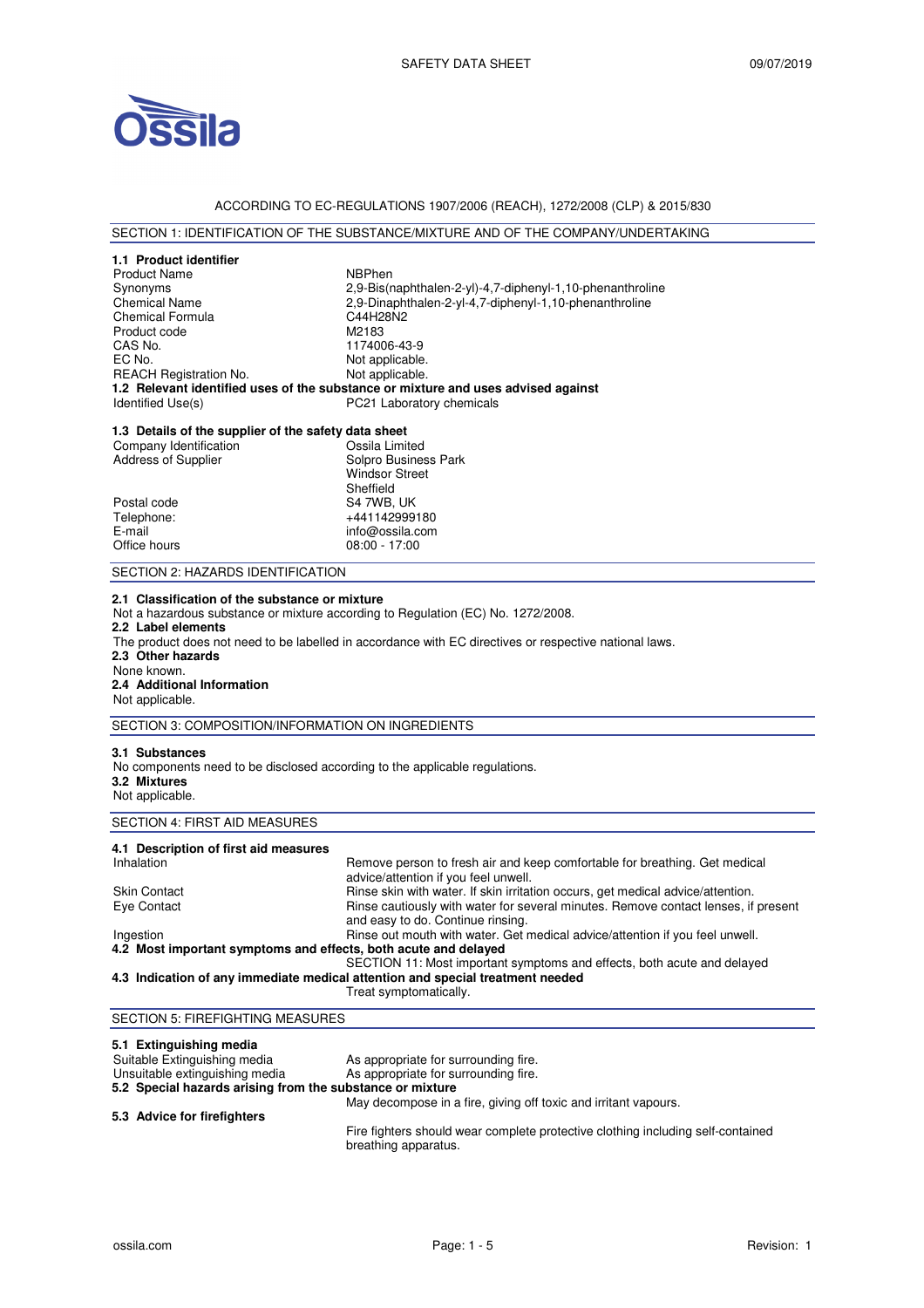

| SECTION 6: ACCIDENTAL RELEASE MEASURES                                                                                                              |                                                                                                                                                                                                                                                   |  |
|-----------------------------------------------------------------------------------------------------------------------------------------------------|---------------------------------------------------------------------------------------------------------------------------------------------------------------------------------------------------------------------------------------------------|--|
| 6.1 Personal precautions, protective equipment and emergency procedures<br>Provide adequate ventilation. Wear protective clothing as per section 8. |                                                                                                                                                                                                                                                   |  |
| 6.2 Environmental precautions                                                                                                                       |                                                                                                                                                                                                                                                   |  |
| 6.3 Methods and material for containment and cleaning up                                                                                            | Avoid release to the environment.<br>Sweep up spilled substance but avoid making dust. Use vacuum equipment for<br>collecting spilt materials, where practicable. Dispose of contents in accordance with<br>local, state or national legislation. |  |
| 6.4 Reference to other sections                                                                                                                     | See Also Section 8, 13.                                                                                                                                                                                                                           |  |
| SECTION 7: HANDLING AND STORAGE                                                                                                                     |                                                                                                                                                                                                                                                   |  |
| 7.1 Precautions for safe handling                                                                                                                   |                                                                                                                                                                                                                                                   |  |
|                                                                                                                                                     | Avoid breathing dust/aerosols. Use only in a well-ventilated area. Wear protective<br>clothing as per section 8.                                                                                                                                  |  |
| 7.2 Conditions for safe storage, including any incompatibilities                                                                                    | Store in a well-ventilated place. Keep container tightly closed.                                                                                                                                                                                  |  |
| Storage temperature                                                                                                                                 | Ambient.                                                                                                                                                                                                                                          |  |
| Storage life                                                                                                                                        | Stable under normal conditions                                                                                                                                                                                                                    |  |
| Incompatible materials                                                                                                                              | None known.                                                                                                                                                                                                                                       |  |
| 7.3 Specific end use(s)                                                                                                                             | Not known. See Section: 1.2.                                                                                                                                                                                                                      |  |
| SECTION 8: EXPOSURE CONTROLS/PERSONAL PROTECTION                                                                                                    |                                                                                                                                                                                                                                                   |  |
| 8.1 Control parameters<br>8.1.1 Occupational Exposure Limits                                                                                        | No Occupational Exposure Limit assigned.                                                                                                                                                                                                          |  |
| 8.2 Exposure controls<br>8.2.1. Appropriate engineering controls                                                                                    | Ensure adequate ventilation. A washing facility/water for eye and skin cleaning<br>purposes should be present.                                                                                                                                    |  |
| 8.2.2. Personal protection equipment<br>Eye Protection                                                                                              | Wear eye protection with side protection (EN166).                                                                                                                                                                                                 |  |
| Skin protection                                                                                                                                     | Wear protective clothing and gloves: Impervious gloves (EN 374).                                                                                                                                                                                  |  |
| Respiratory protection                                                                                                                              | Normally no personal respiratory protection is necessary.                                                                                                                                                                                         |  |
| Thermal hazards                                                                                                                                     | None known.                                                                                                                                                                                                                                       |  |
|                                                                                                                                                     | Environmental Exposure Controls Avoid release to the environment.                                                                                                                                                                                 |  |

## SECTION 9: PHYSICAL AND CHEMICAL PROPERTIES

#### **9.1 Information on basic physical and chemical properties**

| Appearance                              | Solid powder/crystals           |
|-----------------------------------------|---------------------------------|
|                                         | Colour: Off-white               |
| Odour                                   | Not known.                      |
| Odour threshold                         | Not known.                      |
| рH                                      | Not known.                      |
| Melting point/freezing point            | >340 °C (TGA, 0.5% weight loss) |
| Initial boiling point and boiling range | Not known.                      |
| <b>Flash Point</b>                      | Not known.                      |
| Evaporation rate                        | Not known.                      |
|                                         |                                 |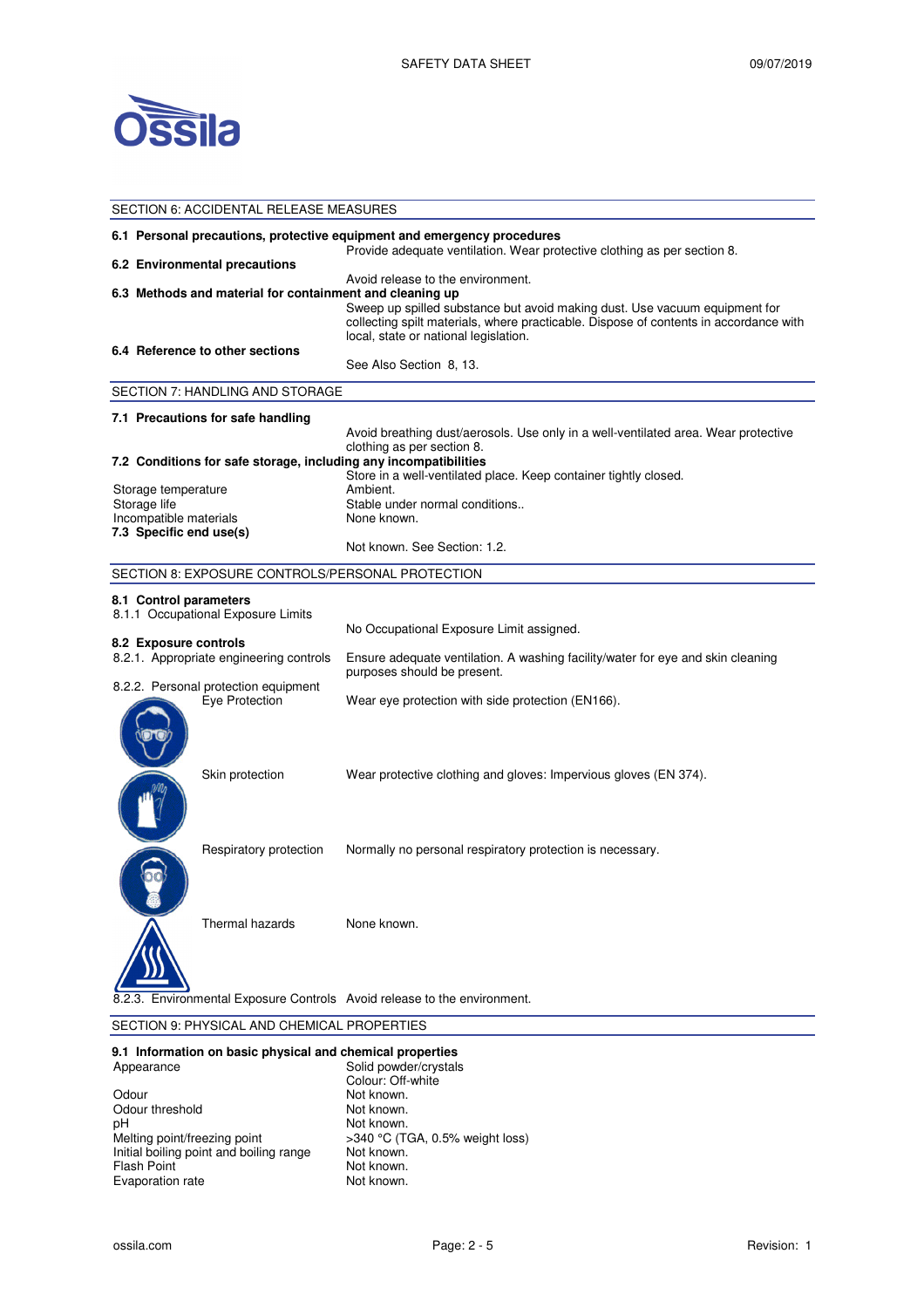

| Flammability (solid, gas)<br>Upper/lower flammability or explosive         | Not known.                                 |  |
|----------------------------------------------------------------------------|--------------------------------------------|--|
| limits                                                                     | Not known.                                 |  |
| Vapour pressure                                                            | Not known.                                 |  |
| Vapour density                                                             | Not known.                                 |  |
| Density (g/ml)<br>Relative density                                         | Not known.<br>Not known.                   |  |
| Solubility(ies)                                                            | Solubility (Water): Not known.             |  |
|                                                                            | Solubility (Other): Not known.             |  |
| Partition coefficient: n-octanol/water                                     | Not known.                                 |  |
| Auto-ignition temperature                                                  | Not known.                                 |  |
| Decomposition Temperature (°C)                                             | Not known.                                 |  |
| Viscosity<br>Explosive properties                                          | Not known.<br>Not known.                   |  |
| Oxidising properties                                                       | Not known.                                 |  |
| 9.2 Other information                                                      |                                            |  |
|                                                                            | None.                                      |  |
| SECTION 10: STABILITY AND REACTIVITY                                       |                                            |  |
| 10.1 Reactivity                                                            |                                            |  |
|                                                                            | None anticipated.                          |  |
| 10.2 Chemical Stability                                                    |                                            |  |
| Stable under normal conditions.<br>10.3 Possibility of hazardous reactions |                                            |  |
|                                                                            | Not known.                                 |  |
| 10.4 Conditions to avoid                                                   |                                            |  |
|                                                                            | Not known.                                 |  |
| 10.5 Incompatible materials                                                | Not known.                                 |  |
| 10.6 Hazardous decomposition products                                      |                                            |  |
|                                                                            | No hazardous decomposition products known. |  |
| SECTION 11: TOXICOLOGICAL INFORMATION                                      |                                            |  |
| 11.1 Information on toxicological effects                                  |                                            |  |
| Acute toxicity - Ingestion                                                 | Not classified.                            |  |
| Acute toxicity - Skin Contact                                              | Not classified.                            |  |
| Acute toxicity - Inhalation                                                | Not classified.                            |  |
| Skin corrosion/irritation                                                  | Not classified.                            |  |
| Serious eye damage/irritation                                              | Not classified.                            |  |
| Skin sensitization data<br>Respiratory sensitization data                  | Not classified.<br>Not classified.         |  |
| Germ cell mutagenicity                                                     | Not classified.                            |  |
| Carcinogenicity                                                            | Not classified.                            |  |
| Reproductive toxicity                                                      | Not classified.                            |  |
| Lactation                                                                  | Not classified.                            |  |
| STOT - single exposure                                                     | Not classified.                            |  |
| STOT - repeated exposure                                                   | Not classified.                            |  |
| Aspiration hazard<br>11.2 Other information                                | Not classified.                            |  |
|                                                                            | Not known.                                 |  |
| SECTION 12: ECOLOGICAL INFORMATION                                         |                                            |  |
|                                                                            |                                            |  |
| 12.1 Toxicity                                                              |                                            |  |
| Toxicity - Aquatic invertebrates<br>Toxicity - Fish                        | Not known.<br>Not known.                   |  |
| Toxicity - Algae                                                           | Not known.                                 |  |
| Toxicity - Sediment Compartment                                            | Not classified.                            |  |
| Toxicity - Terrestrial Compartment                                         | Not classified.                            |  |
| 12.2 Persistence and Degradation                                           |                                            |  |
|                                                                            |                                            |  |
|                                                                            | Not known.                                 |  |
| 12.3 Bioaccumulative potential                                             | Not known.                                 |  |
| 12.4 Mobility in soil                                                      | Not known.                                 |  |

**12.5 Results of PBT and vPvB assessment**  Not known.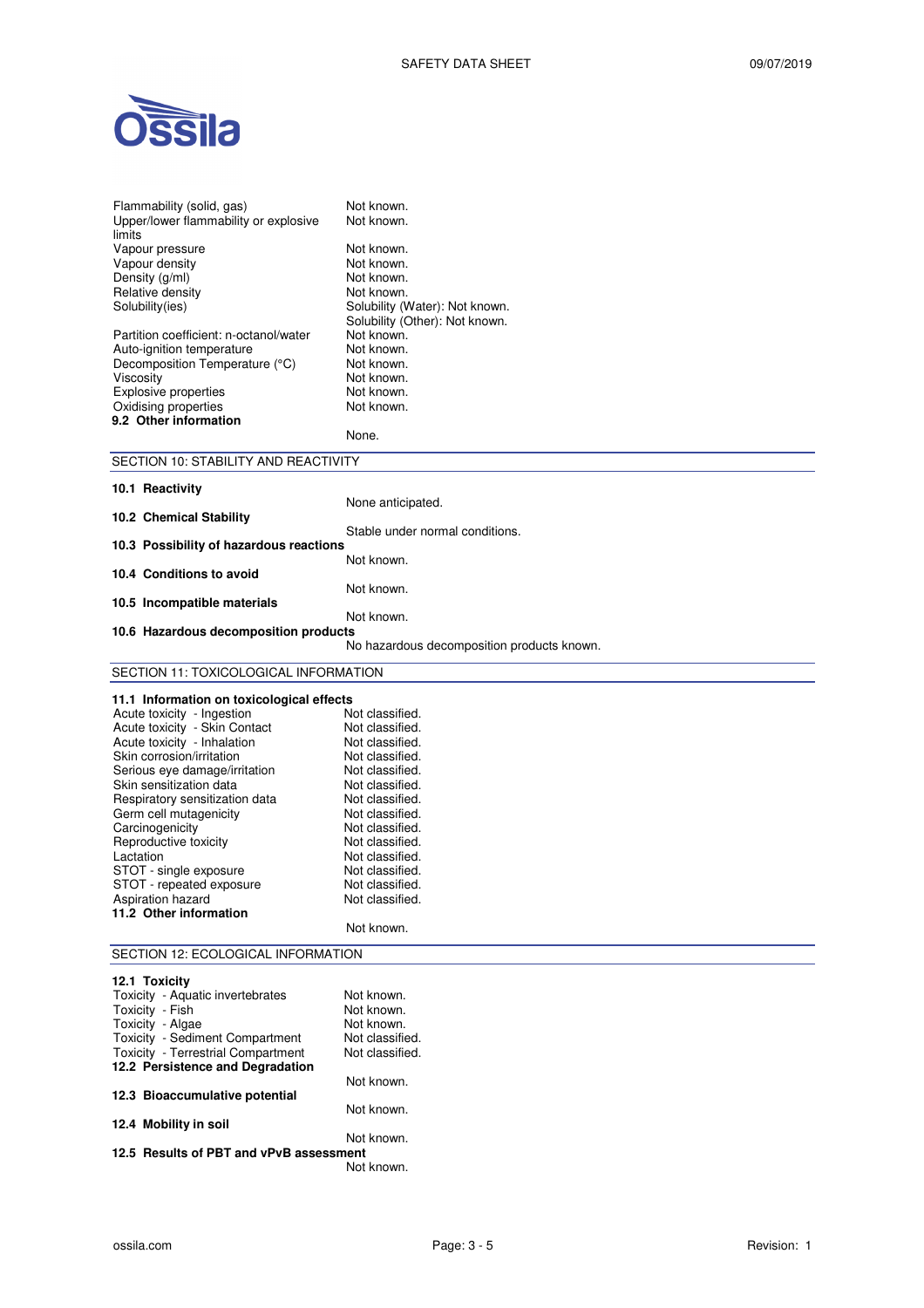

| 12.6 Other adverse effects                                                                                                                                                                                                                                                                                                                                                                                                                                                    |                                                                                                                                                                                                                                                                            |  |  |
|-------------------------------------------------------------------------------------------------------------------------------------------------------------------------------------------------------------------------------------------------------------------------------------------------------------------------------------------------------------------------------------------------------------------------------------------------------------------------------|----------------------------------------------------------------------------------------------------------------------------------------------------------------------------------------------------------------------------------------------------------------------------|--|--|
|                                                                                                                                                                                                                                                                                                                                                                                                                                                                               | Not known.                                                                                                                                                                                                                                                                 |  |  |
|                                                                                                                                                                                                                                                                                                                                                                                                                                                                               | <b>SECTION 13: DISPOSAL CONSIDERATIONS</b>                                                                                                                                                                                                                                 |  |  |
| 13.1 Waste treatment methods                                                                                                                                                                                                                                                                                                                                                                                                                                                  | Dispose of contents in accordance with local, state or national legislation. Recycle<br>only completely emptied packaging. Normal disposal is via incineration operated by<br>an accredited disposal contractor. Send to a licensed recycler, reclaimer or<br>incinerator. |  |  |
| 13.2 Additional Information                                                                                                                                                                                                                                                                                                                                                                                                                                                   | Disposal should be in accordance with local, state or national legislation.                                                                                                                                                                                                |  |  |
| <b>SECTION 14: TRANSPORT INFORMATION</b>                                                                                                                                                                                                                                                                                                                                                                                                                                      |                                                                                                                                                                                                                                                                            |  |  |
| IATA/IMO/RID/ADR                                                                                                                                                                                                                                                                                                                                                                                                                                                              | Not classified as hazardous for transport.                                                                                                                                                                                                                                 |  |  |
| <b>SECTION 15: REGULATORY INFORMATION</b>                                                                                                                                                                                                                                                                                                                                                                                                                                     |                                                                                                                                                                                                                                                                            |  |  |
| European Regulations - Authorisations and/or Restrictions On Use<br>Candidate List of Substances of Very<br>High Concern for Authorisation<br>REACH: ANNEX XIV list of substances<br>subject to authorisation<br>REACH: Annex XVII Restrictions on the<br>manufacture, placing on the market and<br>use of certain dangerous substances,<br>mixtures and articles<br>Community Rolling Action Plan (CoRAP) Not listed                                                         | 15.1 Safety, health and environmental regulations/legislation specific for the substance or mixture<br>Not listed<br>Not listed<br>Not listed                                                                                                                              |  |  |
| Regulation (EC) N° 850/2004 of the<br>European Parliament and of the Council<br>on persistent organic pollutants<br>Regulation (EC) N° 1005/2009 on                                                                                                                                                                                                                                                                                                                           | Not listed<br>Not listed                                                                                                                                                                                                                                                   |  |  |
| substances that deplete the ozone layer<br>Regulation (EU) N° 649/2012 of the<br>European Parliament and of the Council<br>concerning the export and import of<br>hazardous chemicals<br><b>National regulations</b>                                                                                                                                                                                                                                                          | Not listed                                                                                                                                                                                                                                                                 |  |  |
| Other<br>15.2 Chemical Safety Assessment<br>$\overline{O}$ $\overline{F}$ $\overline{O}$ $\overline{F}$ $\overline{I}$ $\overline{I}$ $\overline{I}$ $\overline{I}$ $\overline{I}$ $\overline{I}$ $\overline{I}$ $\overline{I}$ $\overline{I}$ $\overline{I}$ $\overline{I}$ $\overline{I}$ $\overline{I}$ $\overline{I}$ $\overline{I}$ $\overline{I}$ $\overline{I}$ $\overline{I}$ $\overline{I}$ $\overline{I}$ $\overline{I}$ $\overline{I}$ $\overline{I}$ $\overline{$ | Not known.<br>A REACH chemical safety assessment has not been carried out.                                                                                                                                                                                                 |  |  |

### SECTION 16: OTHER INFORMATION

The following sections contain revisions or new statements:

### **LEGEND**